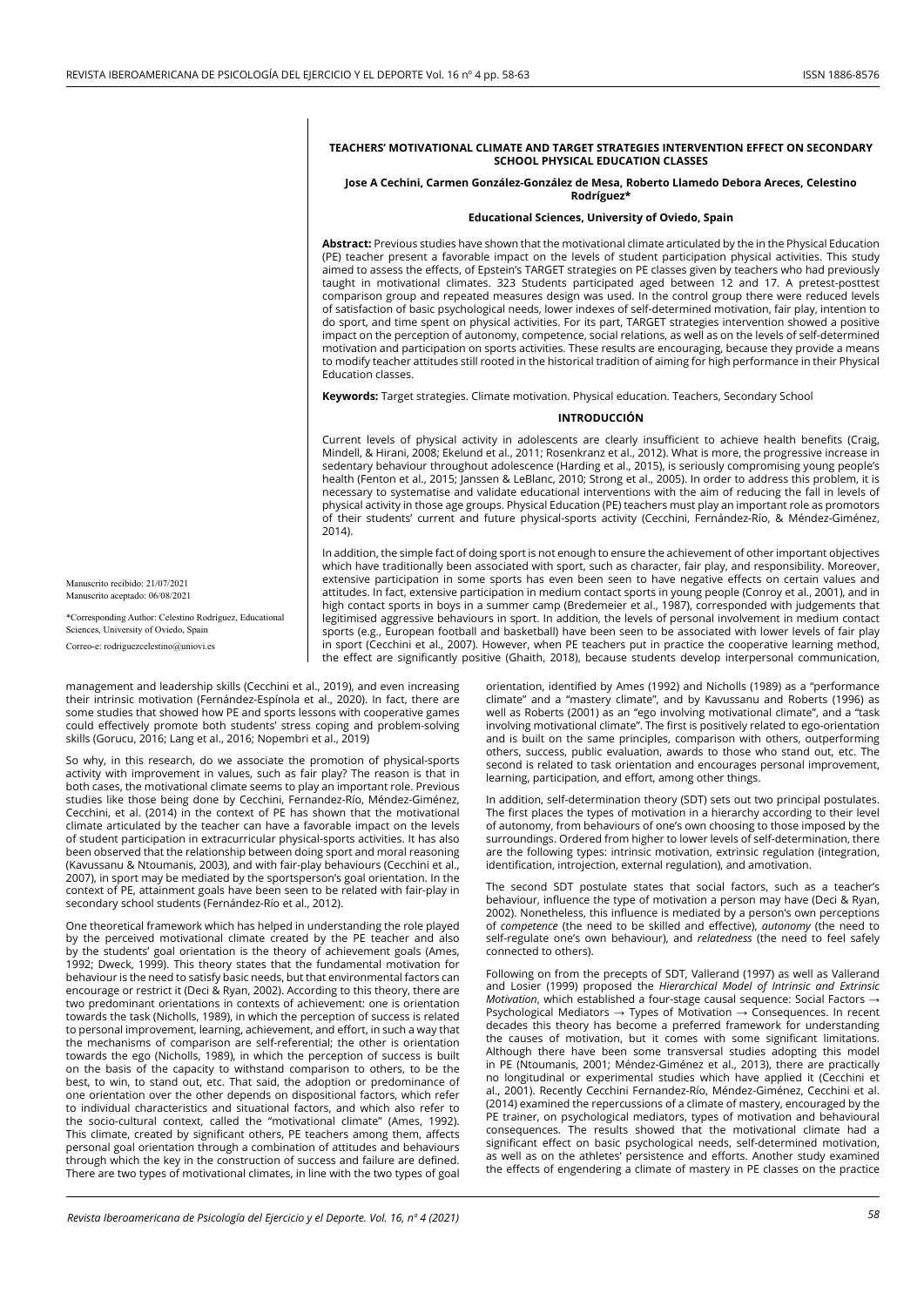of extracurricular sport in students' free time (Cecchini, Fernández-Río, & Méndez-Giménez, 2014), the results of which support its efficacy.

Nor are there many experimental studies which observed the hypothetically negative consequences of a performance climate engendered by the PE teacher on the different causal stages of the model, for ethical reasons, among others (Cecchini et al., 2001). Nonetheless, it is something quite essential, as it would alert PE teachers of behaviour and attitudes that might be jeopardising their students' health and proper education in a formative consumption of sport.

In a review of results of modification strategies for motivational climate in PE classes Braithwaite et al. (2011) suggest that future research should provide more empirical evidence to support teaching strategies which encourage the adaptation of motivational processes. The majority of studies did not include questions related to teachers' attitudes, beliefs, or teaching practices before interventions, which is an issue because these variables directly influence results (Biddle & Mutrie, 2008).

### **Purpose of Research**

As mentioned the befor aim of this study was to examine the effects of Epstein's (1988) TARGET strategies on physical education classes given by PE teachers who had previously taught in a motivational climate high in performance and low in mastery. There were two specific objectives. Firstly, to analyse whether the performance climate engendered by the PE teacher would, in time, give rise to a fall in the students' perceptions of the levels of satisfaction of their basic psychological needs, their levels of self-determined motivation, their intentions to engage in sport, their weekly hours spent doing sport, and their attitudes and behaviours related to fair play. Secondly, to analyse whether PE teachers would be able to change those attitudes and behaviours, changes which are associated with modification of the motivational climate in their classes (mastery climate), which should give rise to positive changes in the variables being analysed. Based on this, we hypothesise that the performance climate engendered by the PE teacher will, in time, lead to a fall in students' perceptions of the levels of satisfaction of their basic psychological needs, their levels of self-determined motivation, their intentions to engage in sports activities, the amount of time they spend doing sport each week, and attitudes and behaviours related to fair play. We also hypothesise tht these teachers will be able to change those attitudes and behaviours, changes which are associated with the modification of the motivational climate in their classes (mastery climate), which should lead to positive changes in students' perceptions of levels of satisfaction of basic psychological needs, self determined motivation, intentions to engage in sports activities, time spent doing sport each week, and attitudes and behaviour related to fair play.

### **Method**

### **Participants**

A total of 323 students participated, aged between 12 and 17 years old, from four state high schools in a city of approximately 200,000 inhabitants in the North of Spain. This sample was made up of 142 girls, with a mean age of 14.41, and 181 boys, with a mean age of 14.16. The selection criteria for the sample were established based on the motivational climate engendered by their PE teachers. To that end, 30 secondary school PE teachers was preselected who had given their consent to be video recorded in 10 physical education sessions (300 sessions in total). This pre-selection was random from the so-called purpose sample (Patton, 2002). The PE teachers had to be qualified, with at least 5 years' experience in giving PE classes, and demonstrate interest in the theory and application of TARGET strategies, they should have at least 3 years of working experience at the particular school, which had to be a state school, and they were obliged to attend a month-long training process in both theory and practice. This training process was carried out by specialized researchers. During the school year 2013/14 the analysis of video recorded sessions was performed using the method created by Morgan et al. (2005) based on the TARGET dimensions. Validity was established by four researchers with experience in teacher training and motivational climate research, who met and agreed the teaching behaviours matched the different assigned structures. The Bellack percentage agreement between the observers was 93.0%. Finally, the observations were recoded to facilitate analysis and the six teachers who generated the highest performance climate in their classes were selected. Three teachers and their corresponding students were randomly selected to form the experimental group (*n* = 175; 94 boys, 81 girls), and three to form the control group (*n* = 148; 87 boys, 61 girls).

The three teachers in the experimental group attended a month-long training program (October 2014). This was presented by four members of the Research Team (from the University of Oviedo, North of Spain) with broad experience in this area (it means, they are specialized on the implementation of TARGET strategies in PE classes), and consisted of 30 hours of theory and 12 practical, hour-long sessions. Once the implementation of the program had started, the PE teachers had to attend monthly two-hour sessions with the aim of addressing any difficulties in implementing the model. Every thirty days, one of the research team monitored one of the training sessions and had a

subsequent hour-long meeting with the PE teacher to improve the process.

## **Procedure**

The students' participation was voluntary, and they were assured of anonymity and that their information would not be available to their teachers or parents. Informed consent was obtained from the parents and school principals. All questionnaires were completed in the presence of an experienced researcher. All participants were given the measuring instruments, which they completed at that time, both before, and just after the intervention (pre- end of September 2014, post- end of May 2015).

During school year 2014/15 (almost a complete school year, approximately 5 months duration, from 1 November 2014 to 15 May 2015), Epstein's (1988) TARGET strategies were applied in physical education sessions to the experimental group. Meanwhile, the control group had their planned physical education sessions without applying those strategies.

The experimental group's physical education classes were prepared based on the model and procedures suggested for encouraging involvement in the task (Cecchini et al.*,* 2014; Duda & Balaguer, 2007; Treasure & Roberts, 1995). Treasure identified those strategies consistent with the promotion of a mastery climate in physical education classes and organised them in Epstein's TARGET areas. The strategies which were used are given below, also organised by TARGET sections.

The study was conducted in accordance with The Code of Ethics of the World Medical Association (Declaration of Helsinki), which reflects the ethical principles for research involving humans; approved and according to ethics committee guidelines (CEIC Ethics Committee of the Principality of Asturias; Approval No. CPMP/ICH/135/95).

#### **Fidelity check on teacher training and implementation of lessons**

The participant instructors (PE teachers) had at least 5 years of prior teaching experience and also agreed to attend a specific seminar to be trained in TARGET strategies before starting the implementation phase. The seminar consisted of 20 hours of theory and 10 hours of practical training, and included predesigned lessons, which were subsequently analyzed and discussed. While carrying out the intervention program, to assess treatment fidelity: a) an everyday protocol questionnaire was collected from each of the participating PE teachers to ensure that all intervention sessions were delivered according to the program design. At the end of every intervention session, the PE teachers provided "yes or no" answers to a series of questions designed to check if they had followed all steps involved in each of the three protocols. Analysis of the questionnaires indicated that the intervention sessions were delivered at 100% efficiency; b) Moreover, the instructor had to attend a weekly meeting with the research group; c) All of the teaching sessions were recorded by video in order to check the fidelity of the process. Every thirty days, a member of the research team randomly monitored and checked one of the training sessions to verify that the established instructional protocol was being followed correctly. In addition, the progression of the experiment was closely monitored by the study's Lead investigators. Finally, a combination of training seminars, predesigned sessions, an everyday protocol questionnaire and analysis of videos to provide adequate training were used (Braithwaite et al., 2011).

### **Instruments**

The following instruments were used to perform the present study:

The Spanish version of the *Basic Psychological Needs in Exercise Scale-BPNES* (Vlachopoulos & Michailidou, 2006) adapted for physical education by Moreno et al. (2008). It is composed of 12 items, four per domain, making up three factors: autonomy, competence, and relationships with others. Likert-type scale with scores from 1 (*totally disagree*) to 5 (*totally agree*). In this study the values for Cronbach's alpha were .77 for autonomy, .80 for competence, and .89 for relationships with others.

*Self-determined motivation*. *Perceived Locus of Causality (PLOC) scale* from Goudas et al. (1994), which was validated in Spanish by Moreno et al.*,* (2009). This scale is made up of 20 items (four per factor) which measure intrinsic motivation, identified regulation, introjected regulation, external regulation, and demotivation. The responses are via a Likert-type scale from 1 (*totally disagree*) to 7 (*totally agree*). The scores produced were used to calculate the self-determination index (SDI): (2 \* intrinsic motivation + identified regulation) – (introjected regulation + external regulation) / 2 + 2 \* demotivation) (Vallerand & Rousseau, 2001). In this study Cronbach's alpha for SDI was found to be .77.

*Sportsmanship. Fair play attitudes scale* created by Cruz et al. (1996) following the work of Boixadós and Cruz (1995a, 1995b). It is composed of 23 items in three subscales: 12 about playing hard, 6 about winning, and 5 about enjoyment. Participants responded on a Likert-type scale from 1 to 5 points between «I don't identify with this at all» = 1 and «I completely identify with this» = 5. Values of Cronbach's alpha in this study were: play hard = .85, winning = .73, enjoyment = .71.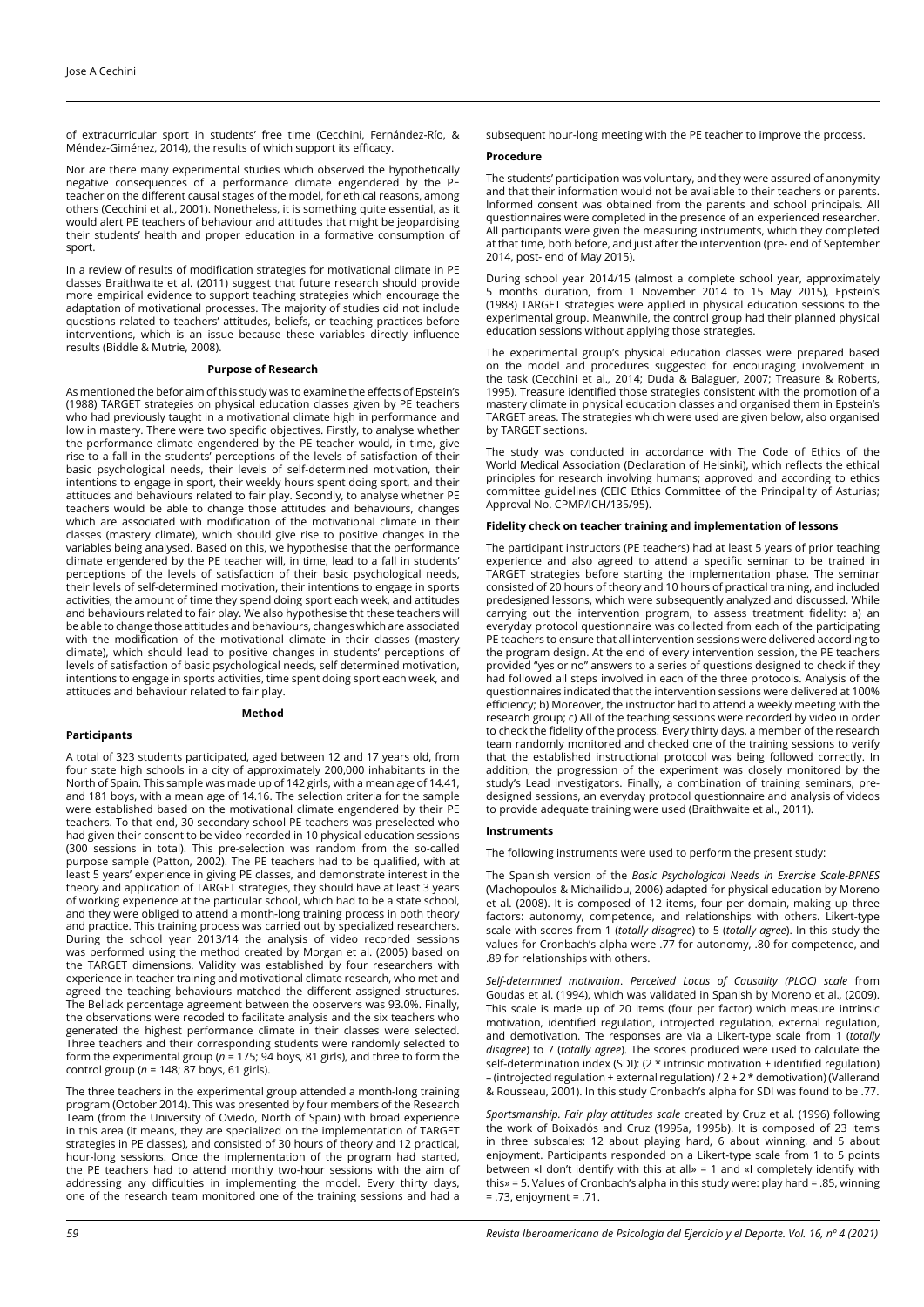*The Spanish adaptation of Intention to do physical activity/sport. Measure of intention to be physically active* (MIFA) by Moreno et al. (2007) of the version by Hein et al. (2004) called *Intention to be Physically Active*. It is made up of five items which measure students' intentions to be physically active after going through various educational institutions. The answers are given on a Likerttype scale from 1 to 5 (1 = "totally disagree", and 5 = "totally agree"). In this study Cronbach's alpha was .84.

The Kid Physical Activity Questionnaire that is part of the *Krece Plus questionnaire on physical activity*. This questionnaire was been validated for Spanish youth by Serra et al. (2003). It consists of two questions about weekly time spent doing extracurricular sports activities, and daily hours spent watching television or playing videogames. In the current study only the question about physical activity was used.

# **Data analysis**

All of the data was analysed using SPSS 19.0 (IBM, Chicago, IL). Before the intervention, a MANOVA was performed using the group (experimental and control) and gender (male or female) as independent variables, and the variables being studied (psychological mediators, motivation, selfdetermination, sportsmanship, intention to do physical activity, and sports/ physical activity) as dependent variables, in order to evaluate the initial homogeneity between the groups.

To evaluate the results, a 4x3 repeated-measures MANOVA was performed, with the group and time as the independent variables, and depressive symptoms and SDI as the dependent (intra-subject) variables. Students represented the units of analysis for this research topic, as opposed to classbased groups (Silverman & Solmon, 1998), because classroom effect was not a significant influence on instructional effects. Accordingly, the focus of this study was on individual student learning outcomes and processes, as well as the experimental group as a whole.

Linear contrast was carried out to determine how each group changed (or didn't) throughout the program. Hedges' *g* was chosen as a measure of effect size to provide an estimation of the effect due to sample size.

### **Results**

# **Preliminary analysis**

The initial MANOVA did not find any statistically significant differences either in terms of group (Wilks Lambda = .964, *F*(9, 314) = 1.28, *p* > .05), or the interaction of group x gender (Wilks Lambda de = .948, *F<sub>(9, 314)</sub> = 1.88, p > .*05), therefore the<br>two groups were homogeneous, and did not exhibit any differences between them before the intervention.

### **Post-intervention differences**

In order to establish what differences the intervention may have caused, a repeated measures MANOVA was performed, using the group (experimental and control), and gender as inter-subject variables. A significant multivariate effect emerged for the interaction group x time: Wilks Lambda = .788, F<sub>(9, 314)</sub> = 9.32,  $p <$  .001,  $\eta$ <sup>2</sup> = .21. The following univariate analyses indicated significant differences in all of the variables: Social relations [ $F_{(1, 322)} = 24.76$ ,  $p < .001$ ,  $\eta^2 =$ .07], perceived competence [*F* (1, 322) = 48.12, *p* < .001, η<sup>2</sup> = .13] , autonomy [*F* (1, 322) = 69.26, *p* < .001, η<sup>2</sup> = .18], Relative Autonomy Index (RAI) [*F* (1, 322) = 30.99, *p* < .001, η<sup>2</sup> = .09], play hard [*F* (1, 322) = 25,01, *p* < .001, η<sup>2</sup> = .07], winning [*F* (1, 322) = 16.33, *p* < .001, η<sup>2</sup> = .05], enjoyment [*F* (1, 322) = 15.49, *p* < .001, η<sup>2</sup> = .05], intention to do sport [ $F_{(1, 322)}$  = 20.08,  $p < .001$ ,  $\eta^2$  = .06], and weekly time spent on sports activities  $[F_{(1, 322)} = 10.89, p < .001, \eta^2 = .03]$ . The parameter estimations show statistically significant differences ( $p < .001$ ) in all variables between the control and the experimental group following intervention.

The linear contrast in the experimental group showed significant increases following the implementation of the program, in autonomy (*t* = -9.71, *p* < .001), competence (*t* = -5.62, *p* < .001), SDI (*t* = -2.06, *p* < .01), intention to do sport (*t* = -3.39, *p* < .001), weekly hours spent doing sport (*t* = -2.86, *p* < .01), and decreases in the variables play hard  $(t = 2.29, p < .05)$  and winning  $(t = 2.29, p < .05)$ .05). In the control group, decreases were seen in autonomy (*t* = 2.75, *p* < .01), competence (*t* = 4.17, *p* < .001), social relations (*t* = 4.72, *p* < .001), SDI (*t* = 4.94, *p* < .001), enjoyment (*t* = 3.62, *p* < .001), intention to do sport (*t* = -3.01, *p* < .01), and weekly time spent doing sport ( $t = 1.99$ ,  $p < .05$ ), whereas there was an increase in play hard (*t* = -4.37, p < .001) and winning (*t* = -3.22, *p* < .01).

Table 1 shows the descriptive of the analysis (*Mean* and *Standard Deviation*) as well as the Effect Size between experimental and control group using post-test measures. (Table 1)

### **Discussion**

The aim of this study was to examine the effects of Epstein's (1988) TARGET strategies on PE classes given by teachers who had previously taught in a motivational climate high in performance and low in mastery.

In the control group, as expected, the climate produced by the teacher (high performance, low mastery) had negative repercussions on the satisfaction of the basic psychological needs of their students, on the self-determined motivation index, on levels of fair play, on the intention to do sports activities and on the time spent doing out of school sports activities. These results are alarming as they question the soundness of PE teaching to achieve what are considered key educational goals. Although few studies have looked at the medium to long term repercussions of a performance climate generated by the PE teacher, these results are consistent with observations in previous research (e.g. Cecchini et al., 2001).

We believe there are two things to consider in order to analyse these results: a) teacher behaviour and b) the causal relationship between the variables.

Teachers are characterised, based on the selection criteria in this study, by the following behaviours. They usually plan activities that are not adapted to students' needs and which in most cases do not present any personal challenge or awaken any interest in the student. The plans are not modified and are based on indiscriminate repetition, so it is highly likely that students will compare their performance with each other. The activities are done exclusively according to the teacher, and it is the teacher who determines what, how and when to do things, which does not satisfy students' need for autonomy or to take responsibility. Nor do these teachers normally guarantee equality of opportunity, or recognise individual improvement when it happens. Most groups are competitive and on very few occasions are cooperative strategies

**Table 1:** Descriptive Results in the Intervention and Effect Size.

| <b>Scales</b>                 | <b>Experimental Group</b> |      |      |      | <b>Control Group</b> |      |      |      | ES       |
|-------------------------------|---------------------------|------|------|------|----------------------|------|------|------|----------|
|                               | Pre                       |      | Post |      | Pre                  |      | Post |      |          |
|                               | M                         | SD   | М    | SD   | M                    | SD   | М    | SD   |          |
| Basic Psychological needs     |                           |      |      |      |                      |      |      |      |          |
| Autonomy                      | 2.95                      | .93  | 3.78 | 1.01 | 3.21                 | .80  | 2.89 | 1.03 | $.87***$ |
| Competence                    | 3.52                      | .83  | 3.99 | .87  | 3.59                 | .79  | 3.12 | 1.10 | $.88***$ |
| Social relations              | 4.05                      | .90  | 4.19 | .88  | 4.06                 | .91  | 3.44 | 1.18 | $.72***$ |
| Self-determined motivation    |                           |      |      |      |                      |      |      |      |          |
| Relative Autonomy Index (RAI) | 2.87                      | 4.24 | 3.83 | 4.64 | 2.97                 | 4.14 | .38  | 5.47 | $.68***$ |
| Fair Play                     |                           |      |      |      |                      |      |      |      |          |
| Play hard                     | 2.24                      | .81  | 2.08 | .92  | 2.33                 | .68  | 2.77 | .98  | $-73***$ |
| Winning                       | 2.45                      | .99  | 2.25 | 1.17 | 2.55                 | .86  | 2.91 | 1.10 | $-58***$ |
| Enjoyment                     | 3.78                      | .83  | 3.88 | .89  | 3.64                 | .89  | 3.24 | 1.07 | $.65***$ |
| <b>Physical Activity</b>      |                           |      |      |      |                      |      |      |      |          |
| Intention                     | 3.77                      | .96  | 4.05 | .95  | 3.80                 | 1.11 | 3.38 | 1.30 | $.59***$ |
| Activity                      | 3.25                      | 3.40 | 4.04 | 3.62 | 3.04                 | 3.65 | 2.35 | 3.28 | $.49***$ |

*Note*. *M* = Mean; *SD* = Standard Deviation; ES = Effect Size (differences between experimental and control group in post-test measures); ES negative = show higher results in control group.

\*\*\*p< .001.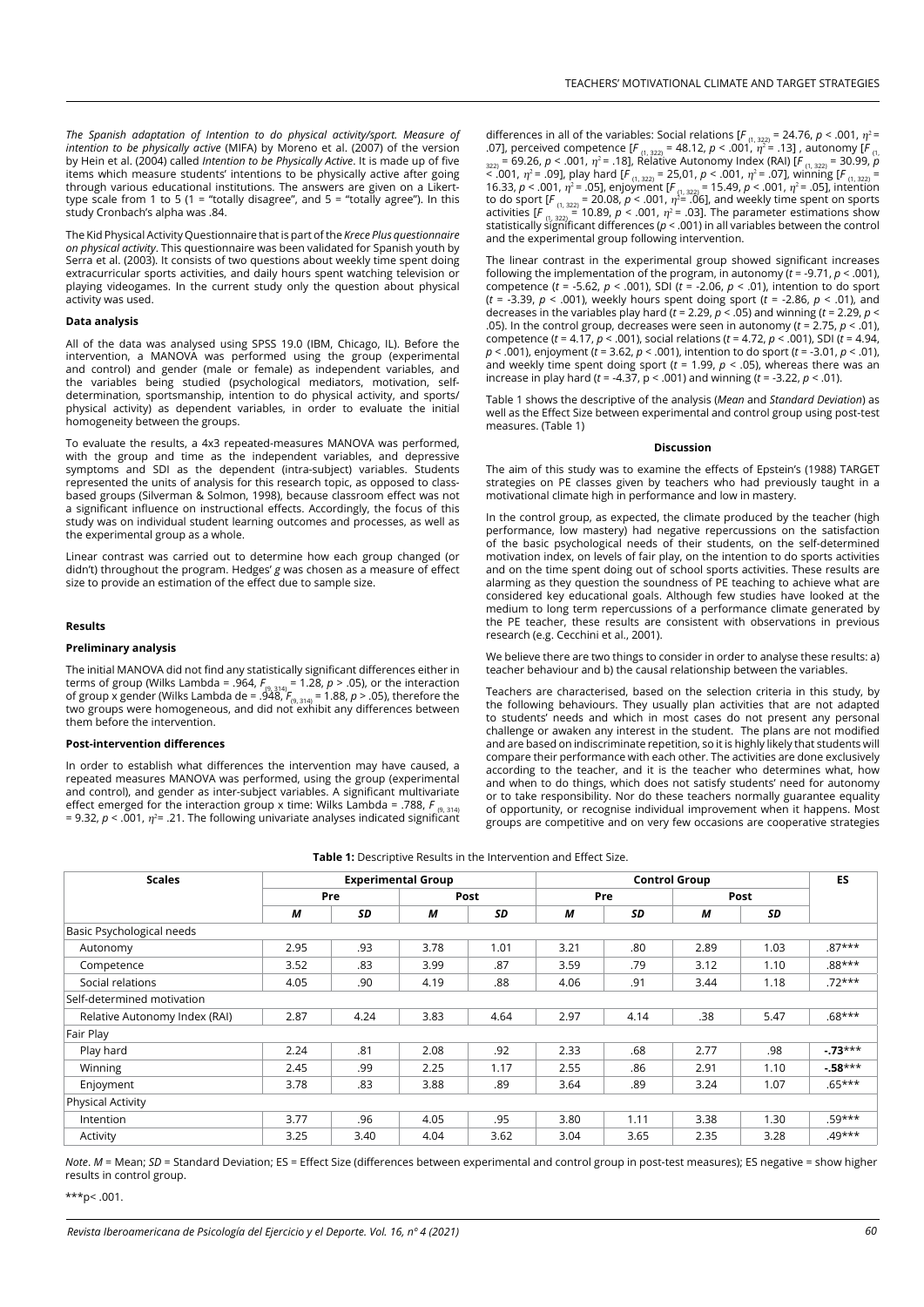used in class, which diminishes the need to build social relations. The students do not share effort and become more individualist. This is reinforced when the teacher uses evaluation criteria that do not prioritise effort, improvement, or advancement towards individual and collective goals, but rather the relative position in the group based on objective results. Finally, insufficient time is given to complete the planned learning before moving on to the next stage.

In terms of causal relationships, these attitudes and behaviours on the part of the teachers seem to have negative repercussions on the basic psychological needs of the students, producing low levels of self-determined motivation, fewer hours spent on sport each week, and lower levels of future intentions to do sport. Although the current study has not used the causal hierarchical model of motivation (Vallerand, 1997; Vallerand & Losier, 1999), the results allow us to accept this hypothesis, and are consistent with what has been seen in other studies (Cecchini et al., 2013; Cecchini et al., 2011; Fernández et al., 2004; Ntoumanis, 2001).

Diminishment of fair-play behaviours may also be a consequence of the low levels of self-determination (Cecchini et al., 2005) although the climate is expected to have a direct relationship with these variables (Boixadós & Cruz, 1999, 2000; Boixadós et al., 2004; Cecchini et al., 2007; Cruz et al., 2001).

Nonetheless, the TARGET strategies (Epstein, 1988) seem to be an appropriate instrument to change teachering behaviour and attitudes, with favourable effects on the values, attitudes and behaviour of the students themselves. In fact, significant differences were seen in all of the variables being analysed. These results concur with the findings of Oliva et al. (2014), by verifying that when the teacher satisfies and supports the basic psychological needs (BPN) of the students, their self-control, behaviour and general motivation all become positively enhanced. The effect size was moderate to large (Borenstein et al., 2005), and in general, larger than that seen in similar work (see Braithwaite et al., 2011). We believe that this may be due to the duration of the intervention, which was almost an entire school year.

#### **Conclusions**

In summary, Epstein's (1988) TARGET strategies have a positive impact on the students' perception of autonomy, competence, and social relations, on levels of self-determined motivation, and on doing sports activities. In short, the above-reported open tasks are best presented in a global manner (Cecchini, Fernández-Río, & Méndez-Giménez 2014), and they should also seek the involvement of students, as well as allowing for increased interaction (Ghaith, 2018; Harvey et al., 2010; Mesquita, Farias, & Hastie, 2012). Involving the actual participants of learning processes will consequently satisfy many of their NPBs (Carrasco et al., 2015). From an alternative perspective however, (Cecchini et al., 2013) concluded that these types of programs are based on group-cohesion loyalty to co-participants, and thereby reduce the incidence of truancy.

The theory of self-determination has emerged as an important modern approach to the design of educational interventions and helps understand the processes which lead to sustained motivation. One sub-theory in this theoretical framework, "the theory of basic needs" (Deci & Ryan, 2000), states that satisfying needs of competency, autonomy, and relationships promotes better autonomous motivation, which in turn produces more positive results in terms of doing sports. In fact, there is considerable evidence of the impact of autonomous motivation on participation in physical activities (Fernández-Espínola et al., 2020; Ng et al., 2012; Teixeira et al., 2012). There is also a positive impact on attitudes and fair-play behaviours. Ego orientation has emerged as a powerful predictor of low levels of fair play (Cecchini et al., 2007) and moral reasoning in sportsmen and women (Kavussanu & Ntoumanis, 2003), on the other hand, task orientation drives high levels of fair play (Duda, Olson, & Templin, 1991; Kavussanu & Ntoumanis, 2003; Stephens, 2000). Other studies support our findings by agreeing that "fun" is an important motivating element that satisfies NPBs, and thereby also stimulates intrinsic motivation, generates feelings of being physically active, and raises adherence rates to physical activity (Almagro et al., 2011; Amado et al., 2011; Carrasco et al., 2015; Gorucu, 2016; Lang et al., 2016; Nopembri et al., 2019; Ramis et al., 2013).

# **Practical application**

The results are encouraging, because they provide a means to modify teacher attitudes still rooted in the historical tradition of aiming for high performance in their Physical Education classes. This inclination (perhaps entrenched through years of teaching practice) can and should be redirected, as it is producing significant problems in the current and future sporting potential of students. The "mastery climate" has been observed to be a significant predictor of current and future physical activity in students (Cecchini, Fernández-Río, & Méndez-Giménez, 2014; Cecchini et al., 2019) and helps improve their health (Ekelund et al., 2011; Rosenkranz et al., 2012). As suggested by Almolda et al. (2014), and Gallegos and Extremera (2014), to improve the Teaching-Learning process, we must reaffirm our hypotheses that the more volitional motivations develop the most positive behaviours in students, thereby giving greater value and importance to the area of Physical Education.

This research has some limitations. It does not address any long term change

in teachers' attitudes following the intervention. Neither does it examine Vallerand's (1997) model of causality in a longitudinal study, or the longitudinal relationship between the different variables. New research should be undertaken to examine changes in teacher attitudes over the medium to long term, and how that affects other variables.

### **REFERENCIAS**

- Almagro, B. J., Sáenz-López, P., González-Cutre., D., & Moreno-Murcia, J. A. (2011). Perceived motivational climate, psychological needs and intrinsic motivation as predictors of sport commitment in adolescent athletes. *Revista Internacional de Ciencias del Deporte, 25*(7), 250-265.
- Almolda, F.J., Sevil, Y., Clemente, J.A., Abarca, A., Aibar, A., & García, L. (2014). Application of Teaching Strategies for Improving Students' Situational Motivation in Physical Education*. Electronic Journal of Research in Educational Psychology, 12*(2), 391-418. https://doi.org.10.14204/ejrep.33.13148.
- Amado, D., Leo, F. M., Sánchez-Miguel, P., Sánchez-Oliva, D., & García-Calvo, T. (2011). Relationships between Self-Determination Theory Regarding Dispositional Flow in Dancers. *Cuadernos de Psicología del Deporte, 11*(1), 7-17.
- Ames, C. (1992). Classrooms: goals, structures, and student motivation. *Journal of Educational Psychology, 84,* 261-271. https://doi.org.10.1037/0022- 0663.84.3.261
- Biddle, S.J.H, & Mutrie, N. (2008). *Psychology of Physical Activity: Determinants, well-being and interventions* (2nd edn). Routledge.
- Boixadós, M., & Cruz, J. (1999). Behavioral intervention in coaches of footballers from junior category. In F. Guillén (Ed.), *Psychology of Sport in Spain at the end of the millennium* (pp. 423-431). Publishing Services from University of Las Palmas de Gran Canaria.
- Boixadós, M., & Cruz, J. (2000). Assessment of motivational climate, satisfaction, perception of fair play skills and attitudes in footballers from the child and junior category and in their coaches. *Apuntes, Educación Física y Deportes, 62*, 6-13.
- Boixadós, M., Cruz, J., Torregrosa, M., & Valiente, L. (2004). Relationships among motivational climate, satisfaction, perceived ability, and fair play attitudes in young soccer players. *Journal of Applied Sport Psychology, 16*, 301-307. https://doi.org.10.1080/10413200490517977.
- Boixadós, M., & Cruz, J. (1995a). Construction of a fairplay attitude scale in soccer. En R. Vanfraechem- Raway & Y. Vanden Auweele. (Eds.) *Proceedings IXth European Congress on Sport Psychology, 1,* 4-11. Bruselas: FEPSAC.
- Boixadós, M., & Cruz, J. (1995b). Assessment of the fairplay in youth footballers. *Revista Española de Educación Física y Deportes, 2*(3), 13-22.
- Borenstein, M., Hedges, L., Higgins, J., & Rothstein, H. (2005). *Comprehensive Meta-analysis version 2.* Biostat.
- Braithwaite, R., Spray, C. M., & Warburton, V. (2011). Motivational climate interventions in school based physical education: A meta Analysis. *Psychology of Sport and Exercise, 12*, 628-638. https://doi.org.10.1016/j. psychsport.2011.06.005
- Bredemeier, B., Weiss, M., Shields, D., & Cooper, B. A. B. (1987). The relationship between children's legitimacy judgments and their moral reasoning, aggression endencies and sport involvement. *Sociology and Sport Journal, 4,* 48-60. https://doi.org.10.1123/ssj.4.1.48.
- Carrasco, H., Chirosa, L., Tamayo, I., Cajas, B., & Reigal, R. (2015). Effects of a Small Sided Games Extracurricular Program on Motivation and Basic Psychological Needs in Physical Education Classes. *Revista Iberoamericana de Psicología del Ejercicio y el Deporte, 10*(1), 23-31
- Cecchini, J.A., Fernández-Losa, J.L., González, C., & Cecchini, C. (2013). Implementation of the self-determination model in elementary physical education. *Revista Latinoamericana de Psicología, 45*(1), 97-109. https://doi. org.10.14349/rlp.v45i1.1317
- Cecchini, J.A, Fernández-Río, J., & Méndez-Giménez, A. (2014). Effects of Epstein's TARGET on adolescents'intentions to be physically active and leisure-time physical activity. *Health Educational Research, 29*(3), 485-490. https://doi.org.10.1093/her/cyu007
- Cecchini, J.A., Fernandez-Río, J., Méndez-Giménez, A., Cecchini, C., & Martins, L. (2014). Epstein's TARGET framework and motivational climate in sport: effects of a field-based, long-term intervention program. *International Journal of Sports Science and Coaching, 9* (6), 1325-1340. https://doi. org.10.1260/1747-9541.9.6.1325
- Cecchini, J.A., González, C., Carmona, A., Arruza, J., Escartí, A., & Balagué, G. (2001). The influence of physical education teacher on intrinsic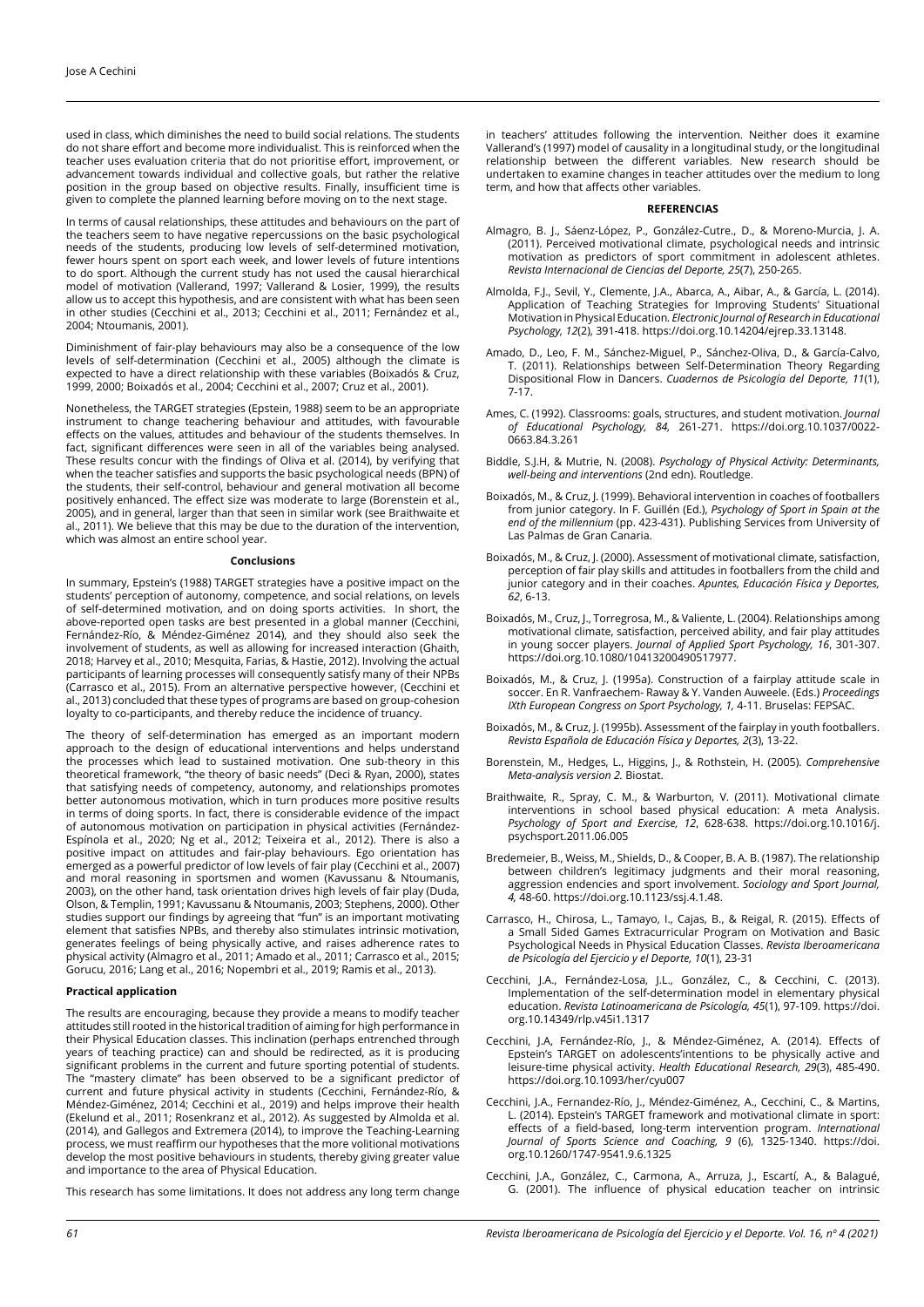motivation, self-confidence, anxiety, and pre- and post- competition mood states. *European Journal of Sport Science, 1,* 4-22. [https://doi.](https://doi.org.10.1080/17461390100071407) [org.10.1080/17461390100071407](https://doi.org.10.1080/17461390100071407)

- Cecchini, J.A., González, C., Llamedo, R., Sánchez, B., & Rodríguez, C. (2019). The impact of cooperative learning on peer relationships, intrinsic motivation and future intentions to do sport. *Psicothema*, *31*(2), 163–169. https://doi. org.10.7334/psicothema2018.305
- Cecchini, J. A., González, C., López Prado, J., & Brustad, R. J. (2005). The relationship between perceived motivational climate and goal orientation, intrinsic motivation and fairplay conducts and viewpoints. *Revista Mexicana de Psicología, 22,* 469-479.
- Cecchini, J.A., González, C., Méndez-Giménez, A., & Fernández-Río, J. (2011). Achievement goals, social goals, and motivational regulations in physical education settings. *Psicothema, 23*(1), 51-57.
- Cecchini, J. A., González, C., & Montero, J. (2007). Participation in Sports and Fairplay. *Psicothema, 19,* 55-74. https://doi.org.10.14349/rlp.v40i3.449
- Conroy, D. E., Silva, J. M., Newcomer, R. R., Walker, B. W., & Johnson, M. S. (2001). Personal and participatory socializers of the perceived legitimacy of aggressive behaviors. *Journal of Sport Behaviors, 11,* 157-174. https://doi. org.10.1002/ab.1026
- Craig, R., Mindell, J, & Hirani. V. (2009). *Health survey for England 2008. Volume 1: Physical Activity and fitness*. The NHS Information Centre for Health and Social Care.
- Cruz, J., Boixadós, M., Valiente, L., & Torregrosa, M. (2001). Is fairplay and sportsmanship lost in school-age sports? *Apuntes, Educación Física y Deportes, 64*, 6-16.
- Cruz, J., Capdevila, L., Boixados, M., Pintanel, M., Alonso, C., Mimbrero, J., & Torregorsa, M. (1996). Identification of behaviors, attitudes and values related to the fair play in youth athletes. *Investigaciones en Ciencias del Deporte, 9*, 37-87.
- Deci, E. L., & Ryan, R. M. (2000). The "what" and "why" of goal pursuits: Human needs and the self-determination of behaviour. *Psychological Inquiry, 11*, 227-268. https://doi.org.10.1207/S15327965PLI1104\_01
- Deci, E. L., & Ryan, R. M. (2002). *Handbook of self-determination*. University of Rochester Press.
- Duda, J.L., & Balaguer, I. (2007). Coach-created motivational climate. In S. Jowet & D. Lavallee (Eds.). *Social Psychology in Sport* (pp. 117-130). Human Kinetics.
- Duda, J.L., Olson, L.K., & Templin, T.J. (1991). The relationship of task and ego orientation to sportsmanship attitudes and the perceived legitimacy of injurious acts. *Research Quarterly for Exercise and Sport, 62*, 79-87. https:// doi.org.10.1080/02701367.1991.10607522
- Dweck, C.S. (1999). *Self-theories: their role in motivation, personality, and development.* Psychology Press.
- Ekelund, U., Tomkinson, G., & Armstrong, N. (2011). What proportion of youth are physically active? Measurement issues, levels and recent time trends. *British Journal of Sports Medicine, 45,* 859-65. https://doi.org.10.1136/ bjsports-2011-090190
- Epstein, J. (1988). Effective schools or effective students? Dealing with diversity. In R. Haskins & B. MacRae (Eds.), *Policies for America's public schools* (pp. 89-126). Ablex Publishing.
- Fenton S.A.M., Duda J.L., & Barrett, T. (2015). Inter-participant variability in daily physical activity and sedentary time among male youth sport footballers: independent associations with indicators of adiposity and cardiorespiratory fitness. *Journal of Sports Sciences, 21*, 1-13. https://doi.or g.10.1080/02640414.2015.1048273
- Fernández, H., Vasconcelos-Raposo, J., Lázaro, J. P., & Dosil, J. (2004). Validation and application of theoretical motivational models in the context of physical education. *Cuadernos de psicología del deporte, 4*(1), 67-89.
- Fernández-Espínola, C., Abad Robles, M. T., Collado-Mateo, D., Almagro, B. J., Castillo Viera, E., & Giménez Fuentes-Guerra, F. J. (2020). Effects of cooperative-learning interventions on physical education students' intrinsic motivation: A systematic review and meta-analysis. *International Journal of Environmental Research and Public Health*, *17*(12), 4451. https:// doi.org.10.3390/ijerph17124451 www.mdpi.com/journal/ijerph
- Fernández-Río, J., Méndez-Giménez, A., Cecchini, J.A., & González, C. (2012). Achievement Goals and Social Goals' Influence on Physical Education Students' Fair Play. *Journal of Psychodidactics, 17*(1), 73-91. https://doi. org.10.1387/RevPsicodidact.1816.
- Gallegos, A. G., & Extremera, A. B. (2014). Prediction of self-determined motivation as goal orientations and motivational climate in Physical Education. *Retos: nuevas tendencias en Educación Física, Deporte y Recreación*, *25,* 23-27.
- Ghaith, G. M. (2018). Teacher perceptions of the challenges of implementing concrete and conceptual cooperative learning. *Issues in Educational Research*, *28*(2), 385-404. https://doi.org/10.13140/RG.2.2.32014.66888
- Gorucu, A. (2016). The investigation of the effects of physical education lessons planned in accordance with cooperative learning approach on secondary school students' problem solving skills. *Educational Research and Reviews*, *11*(10), 998-1007. https://doi.org/10.5897/ERR2016.2756
- Goudas, M., Biddle, S.J.H., & Fox, K. (1994). Perceived locus of causality, goal orientations and perceived competence in school physical education classes. *British Journal of Educational Psychology, 64,* 453-463. https://doi. org.10.1111/j.2044-8279.1994.tb01116.x
- Harding, S.K., Page, A.S., Falconer, C., & Cooper, A.R. (2015). Longitudinal changes in sedentary time and physical activity during adolescence. *International Journal of Behavioral Nutrition and Physical Activity, 12*(44), 2-7. https://doi.org.10.1186/s12966-015-0204-6.
- Harvey, S., Cushion, C., & Massa-Gonzalez, A. (2010). Learning a new method: Teaching Games for Understanding in the coaches' eyes', *Physical Education and Sport. Pedagogy, 15*(4), 361-382.
- Hein, V., Müür, M., & Koka, A. (2004). Intention to be physically active after school graduation and its relationship to three types of intrinsic motivation. *European Physical Education Review, 10*(1), 5-19. https://doi. org.10.1177/1356336X04040618
- Janssen, I., & Leblanc, A. G. (2010). Systematic Review of the Health Benefits of Physical Activity and Fitness in School- Aged Children and Youth. *International Journal of Behavioral Nutrition and Physical Activity, 7(*40), 2-16. https://doi.org.10.1186/1479-5868-7-40
- Kavussanu, M., & Roberts, G. C. (1996). Motivation in physical activity contexts: the relationship of perceived motivational climate to intrinsic motivation and self efficacy. *Journal of Sport and Exercise Psychology, 18*, 264-280. https://doi.org.10.1123/jsep.20.3.264
- Kavussanu, M., & Ntoumanis, N. (2003). Participation in sport and moral functioning: does ego orientation mediate their relationship? *Journal of Sport and Exercise Psychology, 25*, 501-518. [https://doi.org.10.1123/](https://doi.org.10.1123/jsep.25.4.501) [jsep.25.4.501](https://doi.org.10.1123/jsep.25.4.501)
- Lang, C., Feldmeth, A. K., Brand, S., Holsboer-Trachsler, E, Pühse, U., & Gerber, M. (2016). Stress management in physical education class: an experiential approach to improve coping skills and reduce stress perceptions in adolescents. *Journal of Teaching in Physical Education*, *35*(2), 149158. https://doi.org/10.1123/jtpe.2015-0079
- Méndez-Giménez, A., Fernández-Río, J., & Cecchini, J.A. (2013). Motivational climates, needs, motivation and results in Physical Education. *Aula Abierta*, *41*(1), 63-72
- Mesquita, I., Farias, C., & Hastie, P. A, (2012). The impact of a hybrid Sport Education-Invasion Games Competence Model soccer unit on students' decision making, skill execution and overall game performance. *European Physical Education Review, 18*(2), 205-219.
- Moreno, J. A., González-Cutre, D., & Chillón, M. (2009). Preliminary validation in Spanish of a scale designed to measure motivation in physical education classes: The Perceived Locus of Causality (PLOC) Scale. *Spanish Journal of Psychology, 12*, 327-337.
- Moreno, J. A., González-Cutre, D., Chillón, M. & Parra, N. (2008). Adaptation of the basic psychological needs in exercise scale to physical education. *Revista Mexicana de Psicología*, *25,* 295-303.
- Moreno, J. A., Moreno, R., & Cervelló, E. (2007). The physical self-concept as predictor of the intention of being physically active. *Revista de Psicología y Salud, 17*(2), 261-267.
- Morgan, K., Sproule, J., Weigand, D., & Carpenter, P. (2005). Development of a Computer based Measure of Teacher Behaviours Related to Motivational Climate in Physical Education. *Physical Education and Sport Pedagogy, 10*(1), 113-35. https://doi.org.10.1080/1740898042000334926
- Ng, J.Y.Y., J., Ntoumanis, N., Thøgersen-Ntoumani, C., Deci, E.L., Ryan, R.M., Duda, J., & Williams, G.C. (2012). Self-determination theory applied to health contexts: a metaanalysis. *Perspectives on Psychological Science, 7*, 325–340. https://doi.org.10.1177/1745691612447309
- Nicholls, J.G. (1989). *The Competitive Ethos and Democratic Education*. Harvard University Press.